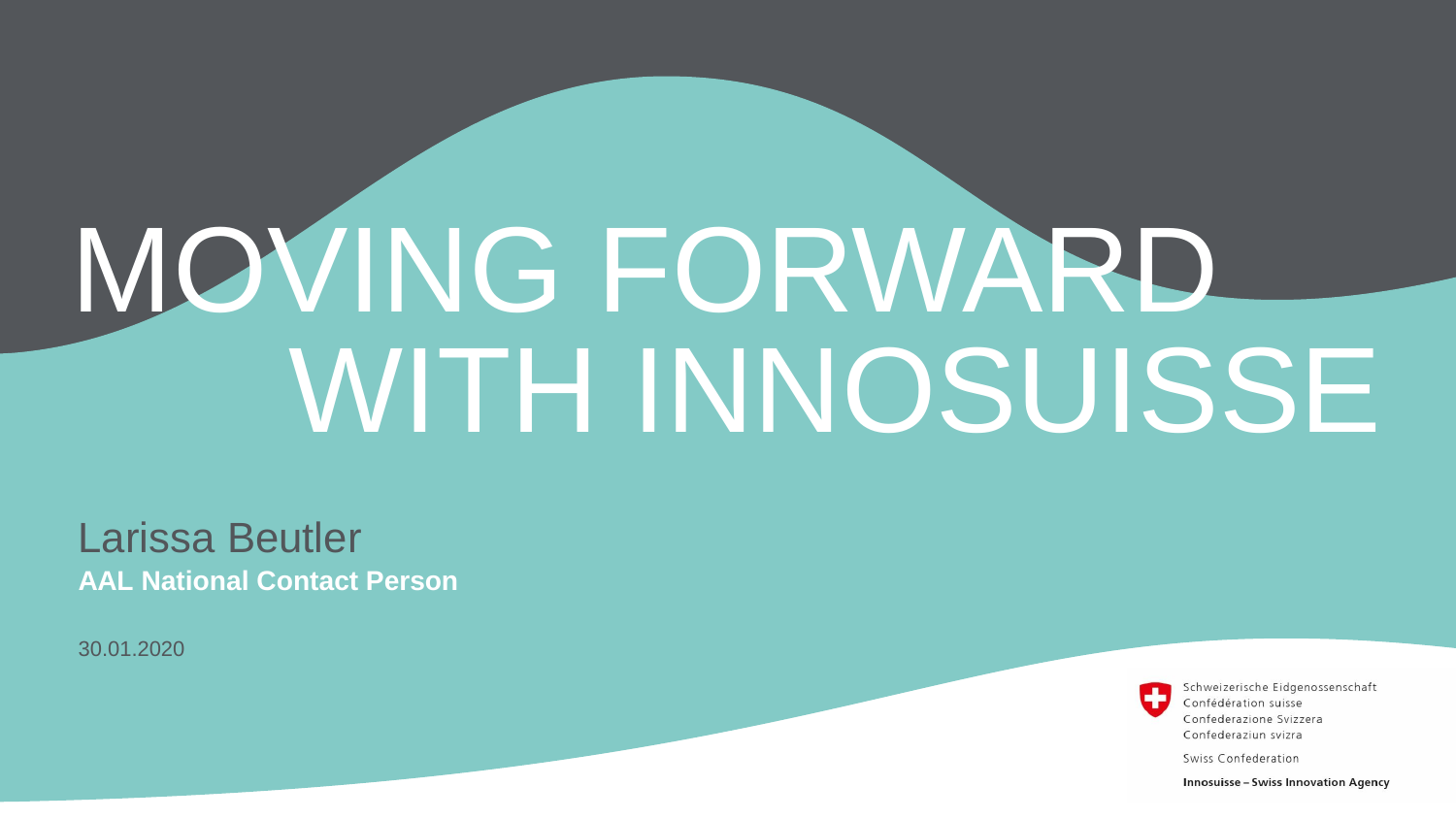## THE SWITZERLAND OF TOMORROW **NEEDS INNOVATION**

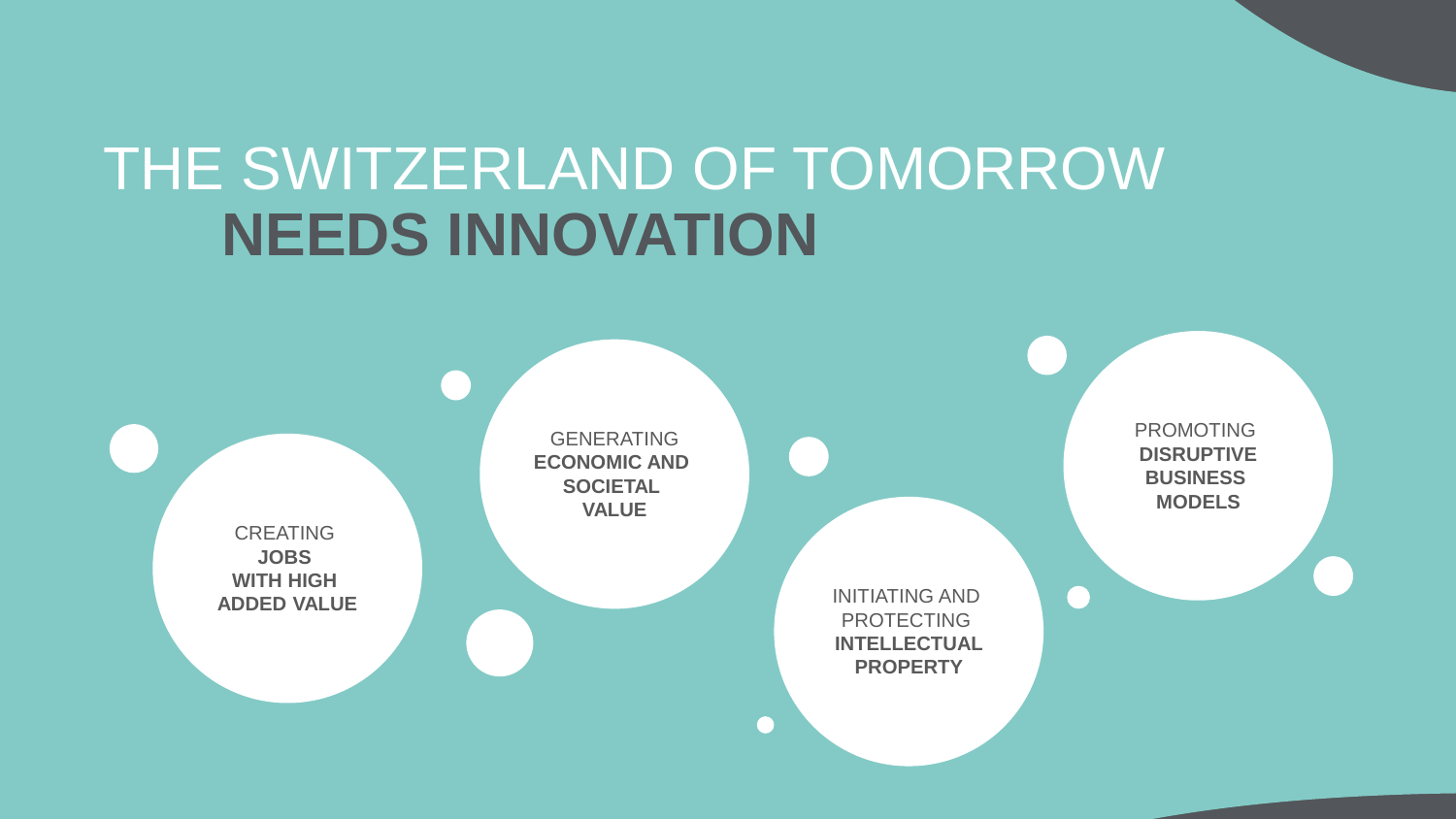#### WHAT WE DO MOVING FORWARD WITH INNOSUISSE

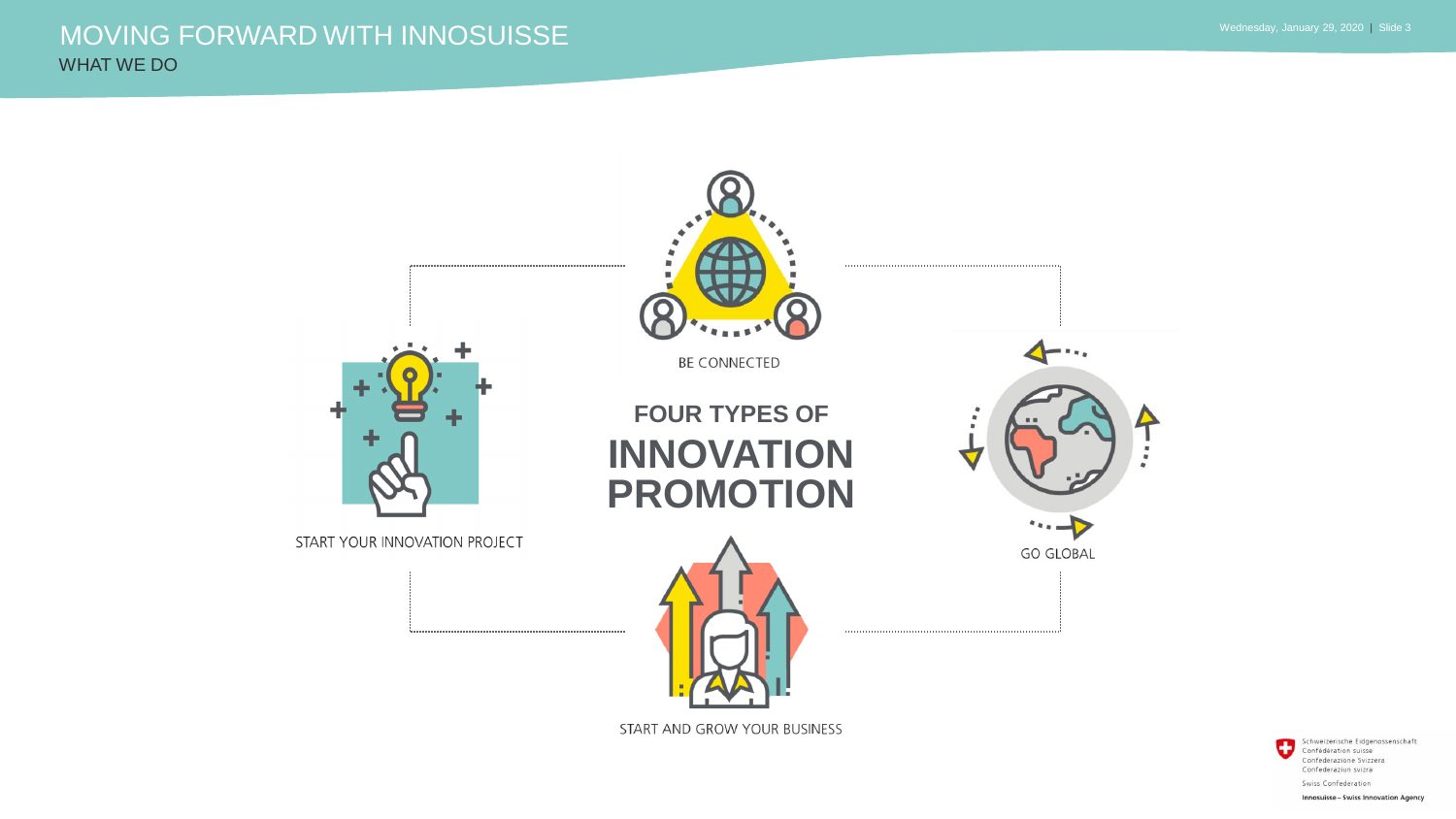### START YOUR **INNOVATION PROJECT**

Innosuisse primarily supports **science-based innovation projects conducted jointly by companies and research institutions**. We offer both parties a flexible way of getting started.



Confederazione Svizzera Confederaziun svizra Swiss Confederation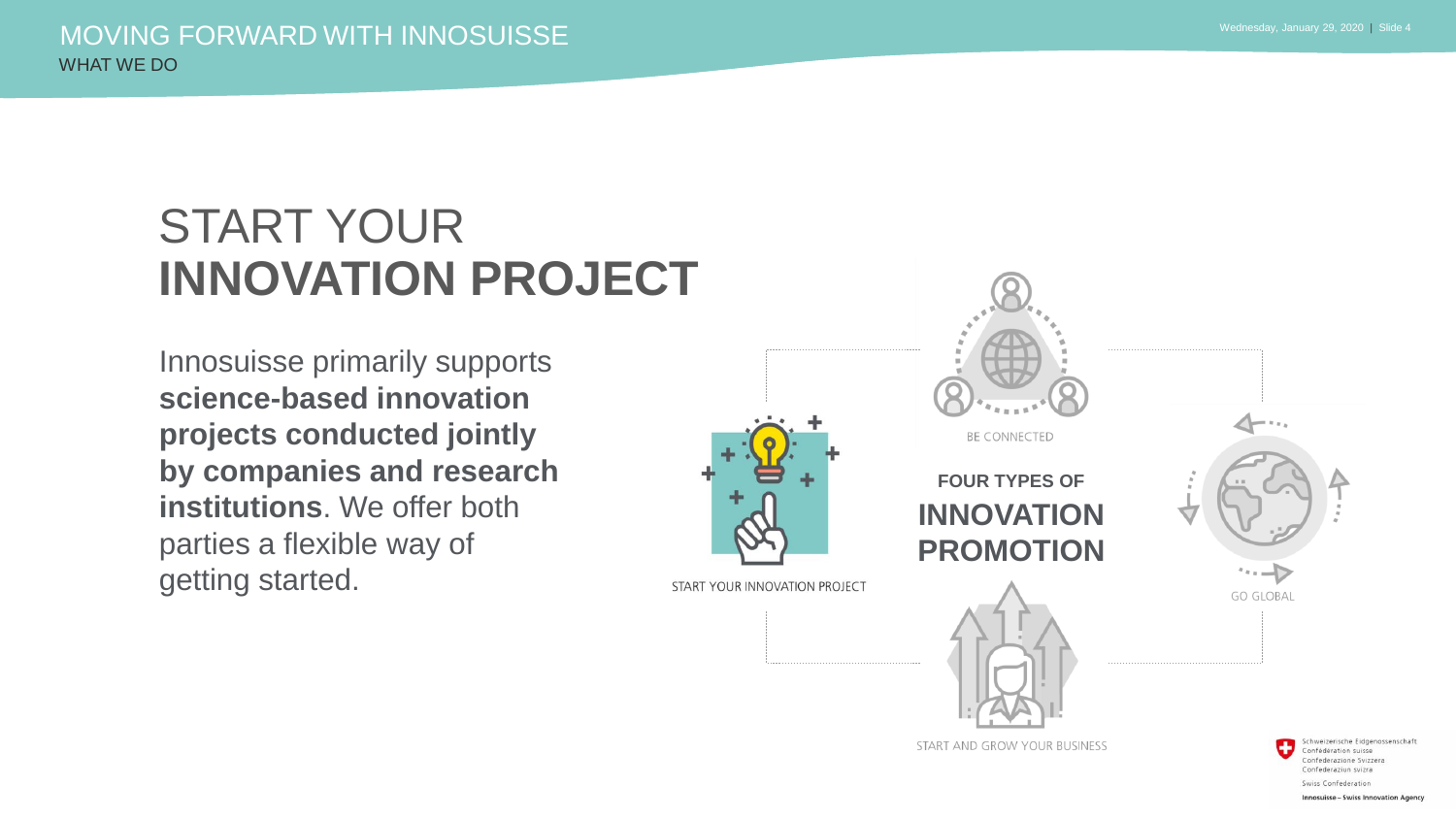### START AND GROW **YOUR BUSINESS**

Innosuisse supports entrepreneurial thinking through **targeted training programmes** and offers **personalized coaching** to start-ups and those interested in setting up a business.

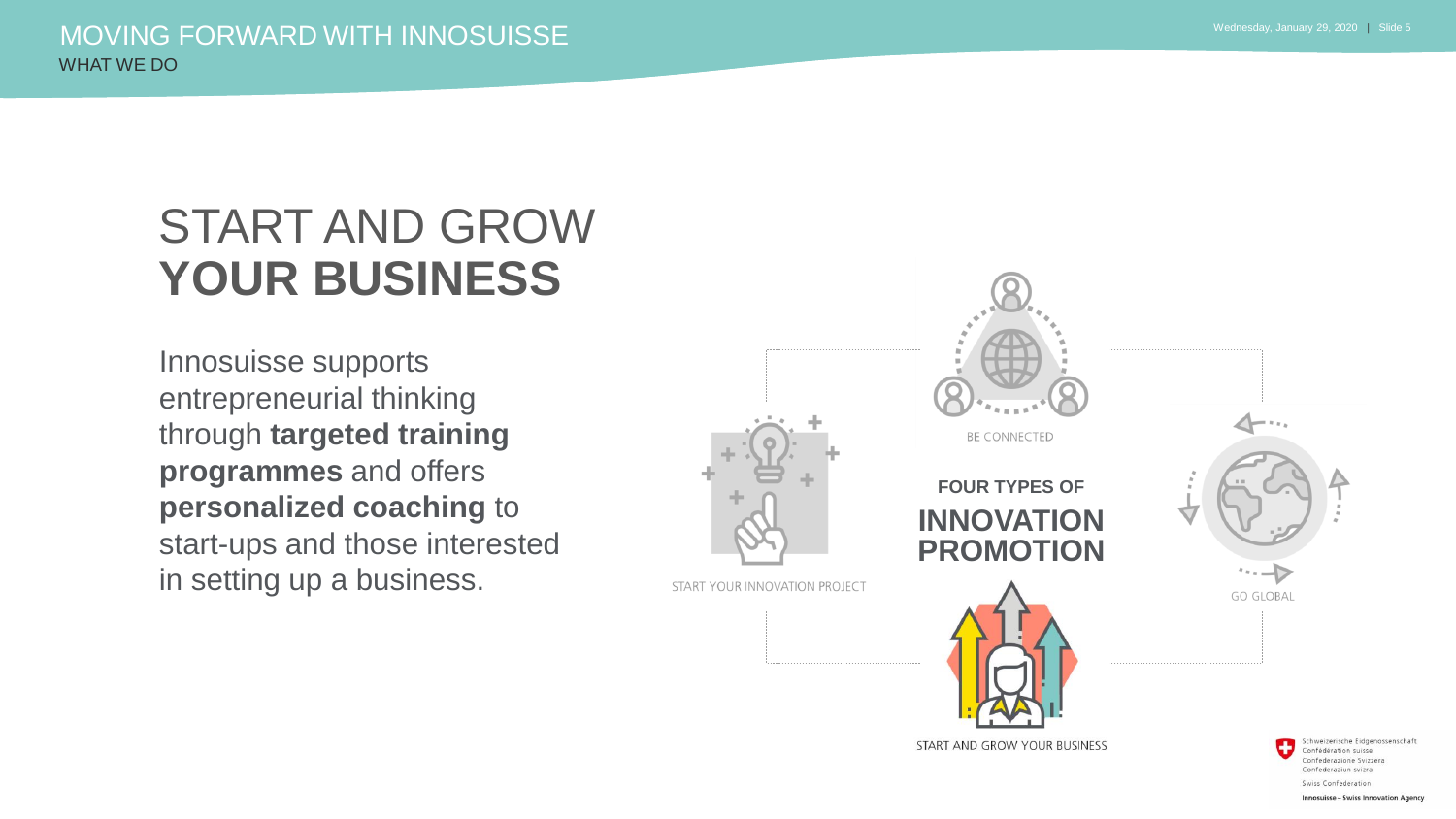## BE **CONNECTED**

Innosuisse engages **innovation mentors** and supports **networks and events** in important innovation fields in order to bring together Swiss SMEs and research partners.



Swiss Confederation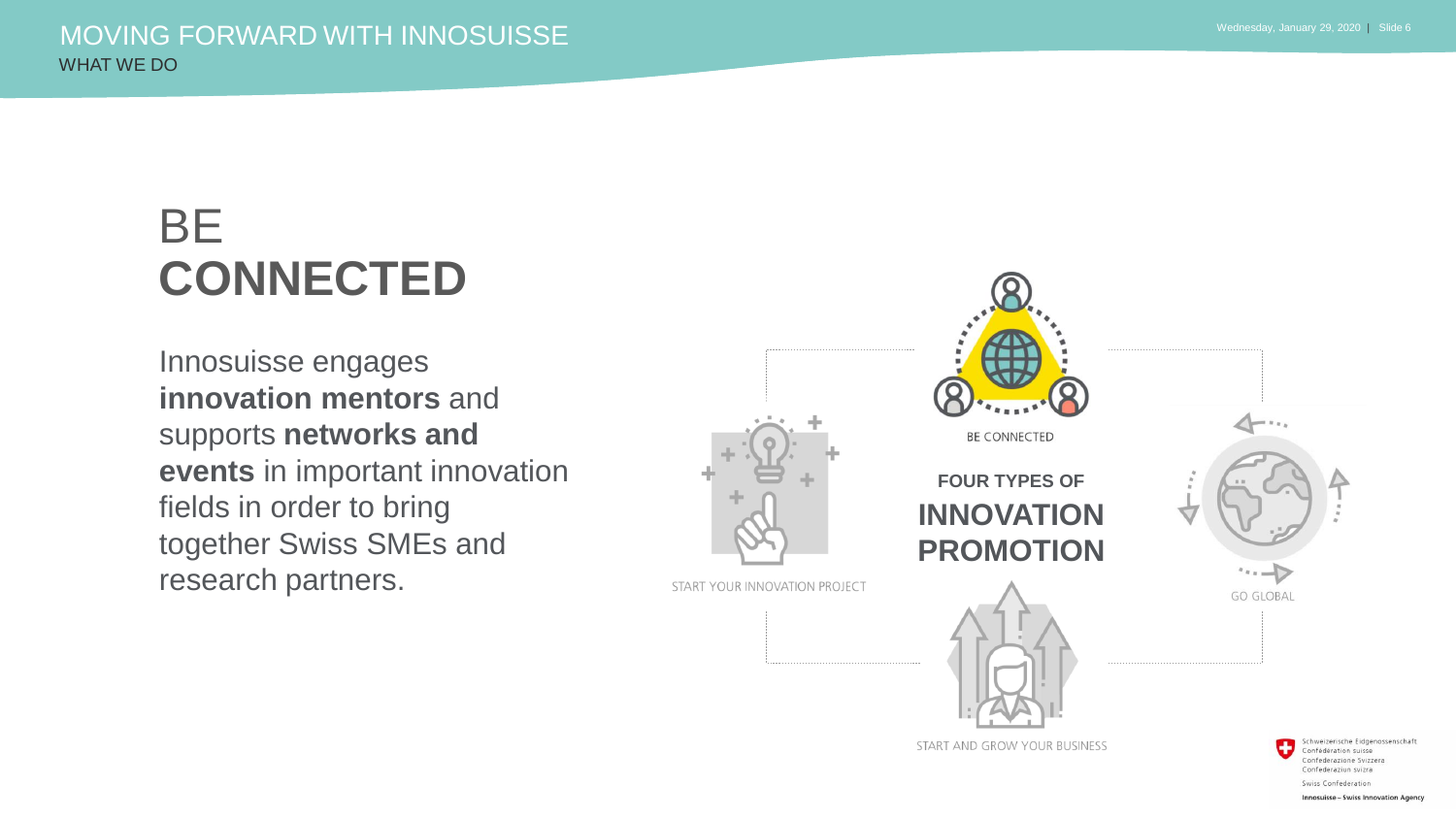## GO **GLOBAL**

Innosuisse helps companies work together **across national borders.**



**Innosuisse - Swiss Innovation Agency**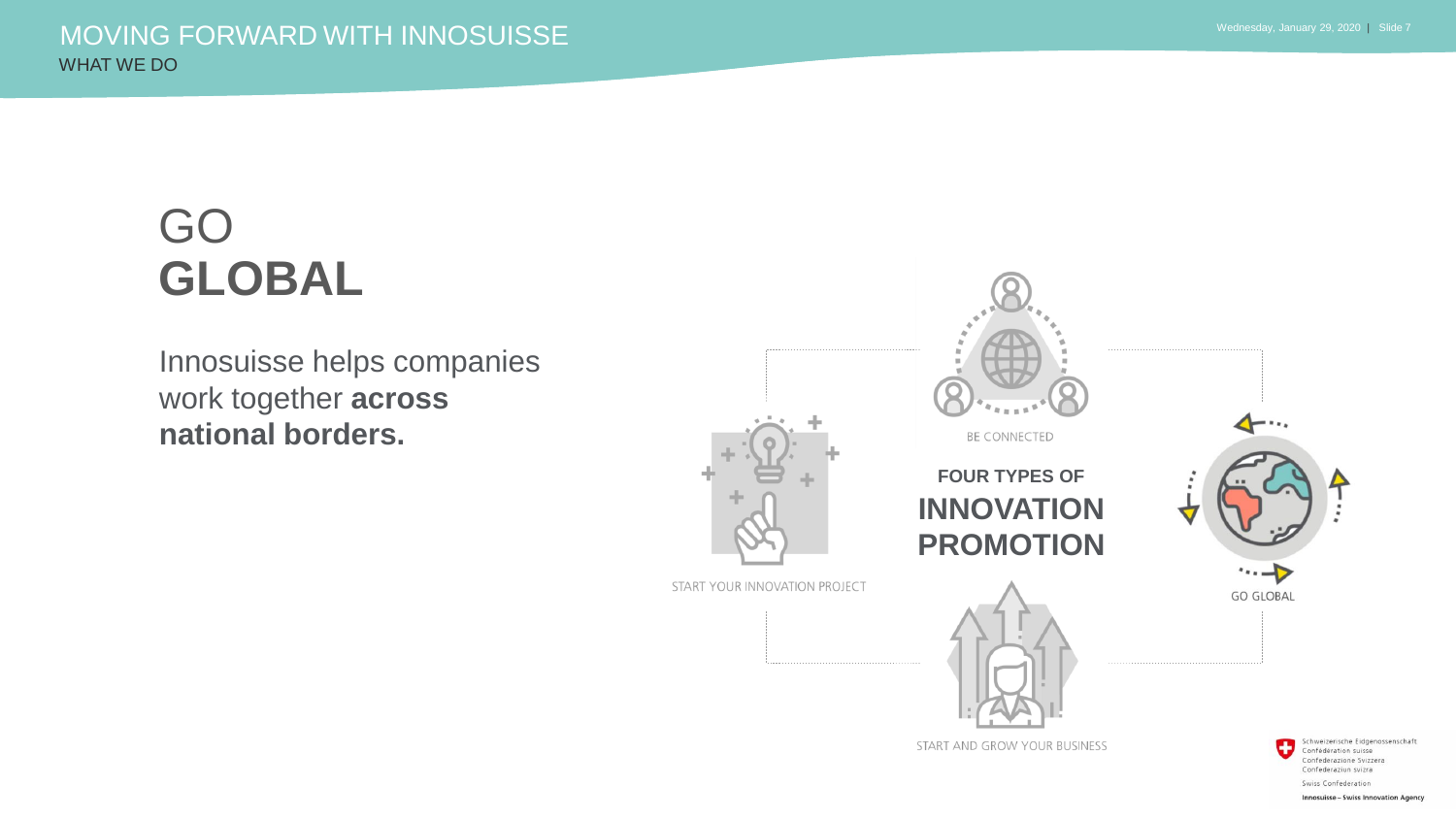#### Why AAL?

#### ■ Since 2008

- **·** Importance of international cooperation for a global societal issue
- **Funding instrument for SME.**
- **Create societal value**
- **EXECTE Switzerland does not participate in Small collaborative projects**

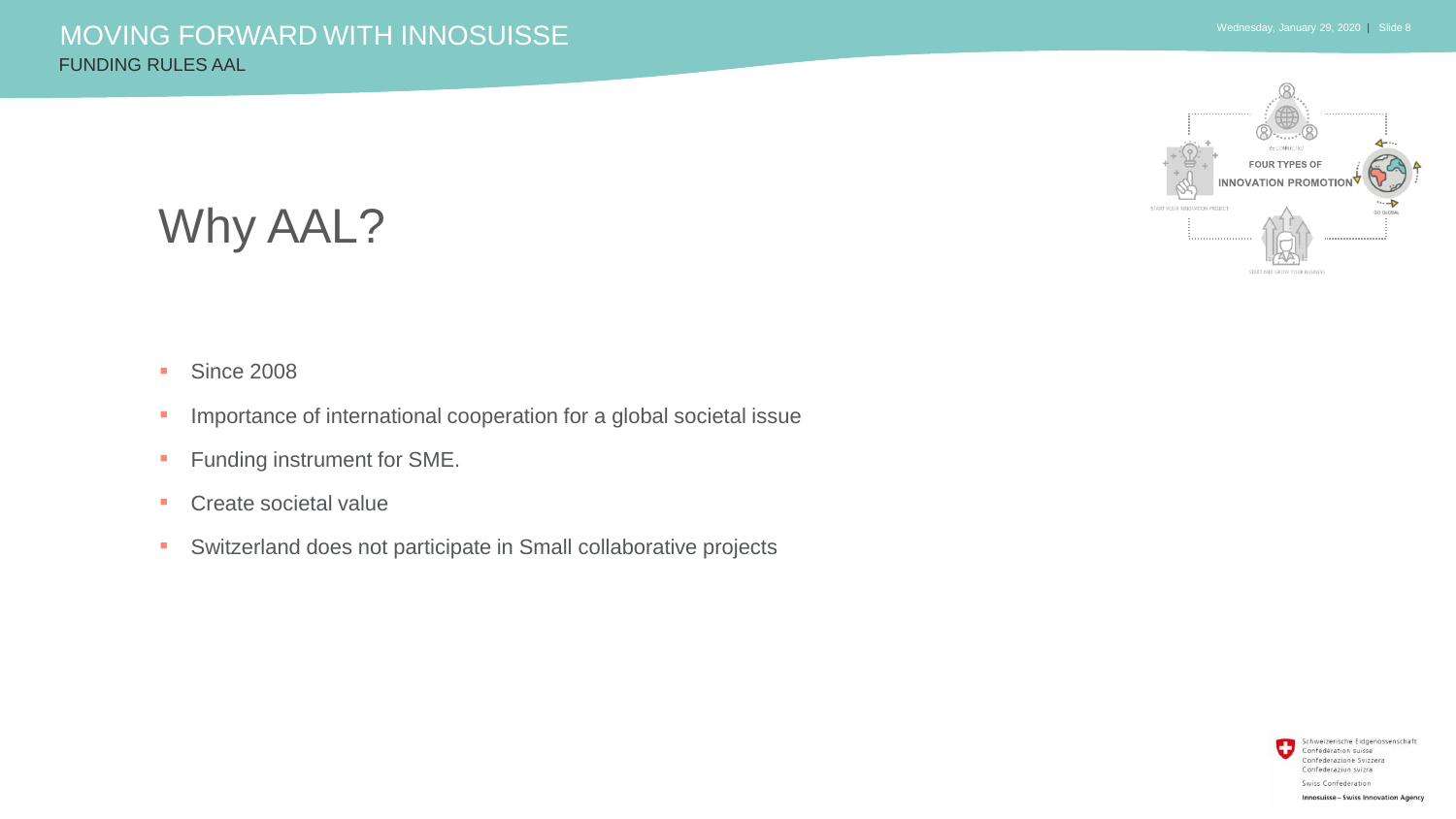#### Call 2020 process

- **·** Info Day Call 2020
- **Call launch 3 February**
- Call deadline 22 May
- Communication of results
- **EXECUTE:** Advisory and guidance through NCP
- **EXECUTE:** National eligibility check
- **EXECUTE:** National funding agreement

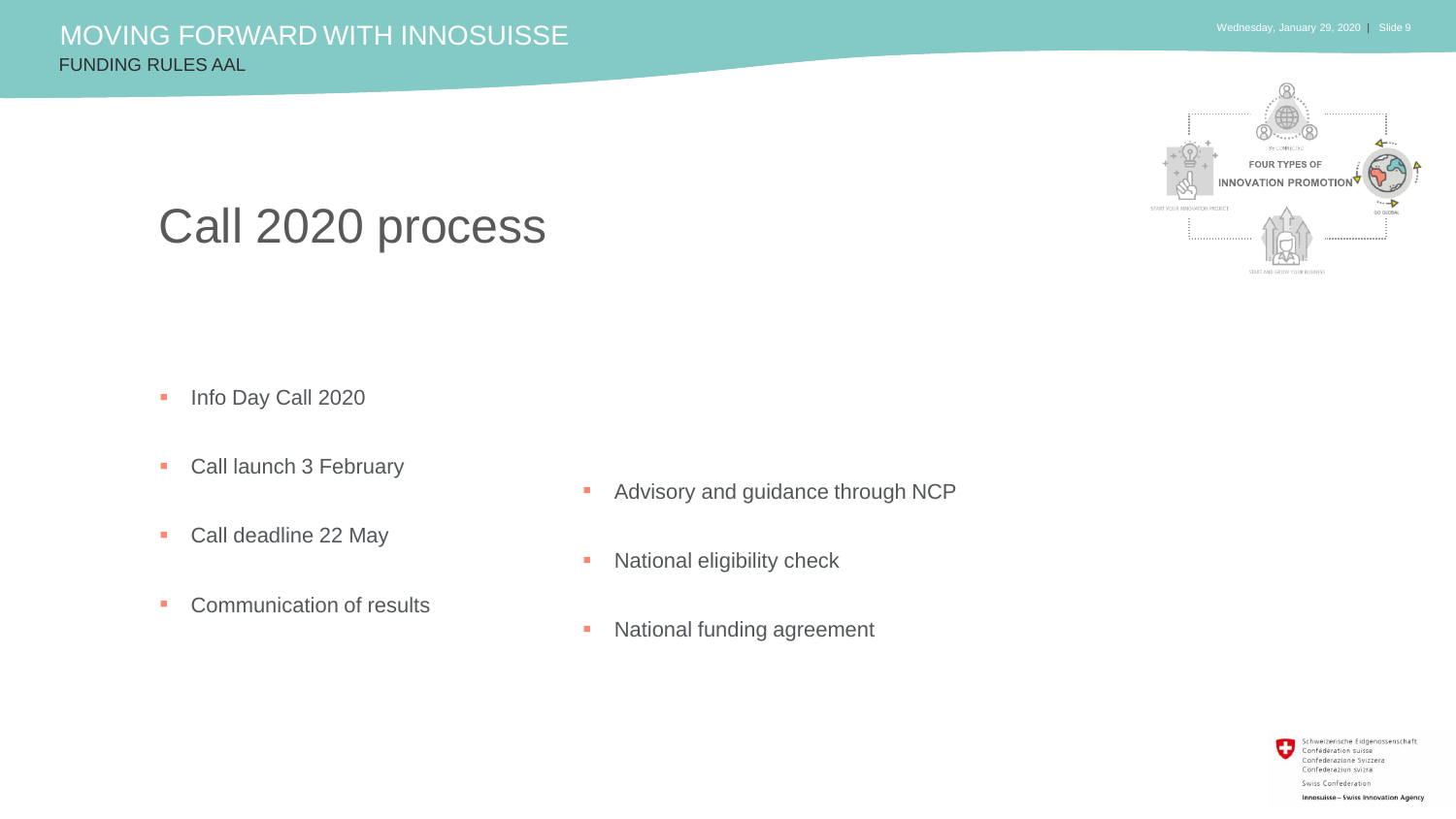

## Swiss funding rules for AAL

#### **Eligible organizations Funding rates**

- **EXEC** Swiss-based companies, SMEs and large companies
- **End-user organization**
- **■** Universities and universities of applied sciences

- 50% for SMEs, 25 % for large companies
- $-50\%$
- $-50%$
- **EXEPTERF Arisons 20 Arisons 20 Arisons 1** Research bodies are eligible Swiss business partner or end-user organization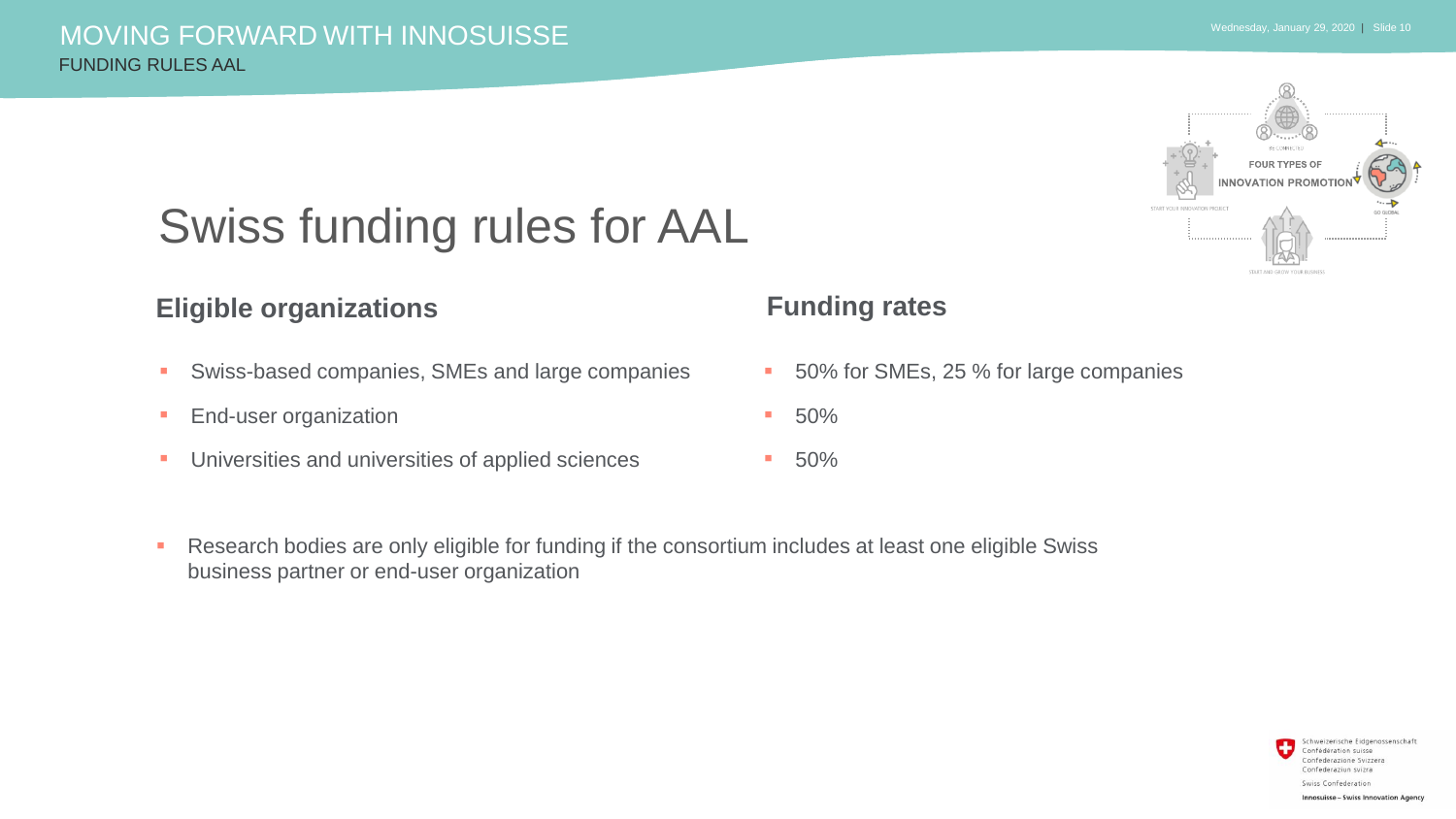## **FOUR TYPES OF JON PROMOT**

## Swiss funding rules for AAL

#### **Eligible costs for funding**

- Wage costs based on the effective current salary, social costs (20%) and Overheads (15%)
- **EXECT** International travel costs for project meetings and conferences in relation to the AAL project
- Consumables
- **Expenses for depreciation of fixed assets**
- **The work has to be performed in Switzerland**